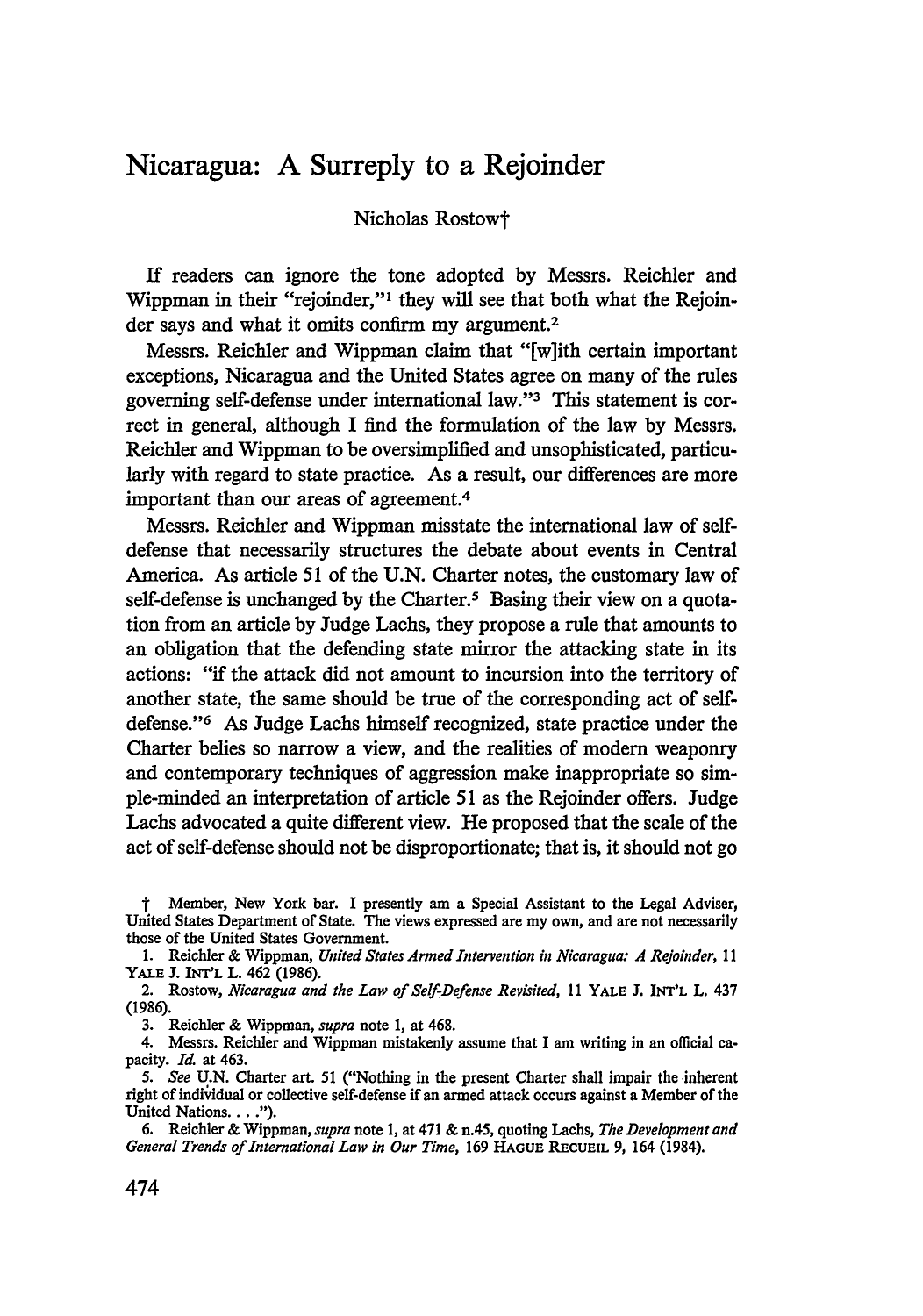## Nicaragua

beyond what self-defense requires. Thus, in his preceding sentence, which Messrs. Reichler and Wippman do not quote, Judge Lachs noted that "[t]he counter-measures envisaged need not be identical in nature to those against which they are directed-in fact that may be impossible (as in the case of a blockade)-but they should be *ejusdem generis,* are bound to be proportionate."' 7 The Reichler-Wippman formula would sanction indirect aggression, including terrorist and guerrilla operations, without giving the victim state a right of self-defense in reply.8

The requirement of proportionality in the application of the international law of self-defense supports no such rule. Rather, the act of selfdefense should not exceed what is reasonably required to end the illegal use of force. The responsibility of states for acts of force committed from their territories goes far beyond "incursions," and the state claiming a right to act in self-defense need not passively suffer attacks on its political independence or territorial integrity simply because such attacks do not take the form of transnational movements by regular armies.

What is reasonably calculated to end an illegal use of force necessarily depends on circumstances.<sup>9</sup> Thus, the United States was prepared to send troops to Cuba to force the removal of Soviet missiles there in 1962 although no Soviet incursion of American territory occurred; and President Kennedy said that any use of missiles based in Cuba against the Western Hemisphere would provoke an American response against the Soviet Union.'0 Are Messrs. Reichler and Wippman suggesting that such a response would have been disproportional under article 51?

Similarly, Messrs. Reichier and Wippman write that article 51 permits a use of force only against an armed attack and that "[the actions charged against Nicaragua fall far below this requirement."<sup>11</sup> To adopt this view of article 51 and of Nicaragua's actions would be an act of jurisprudential naivete. Read in the perspective of the purposes it is designed to serve, the meaning of article 51 is clear. It incorporates, rather than abolishes or amends, the customary international law re-

*9. See, e.g.,* Lachs, *supra* note 6, at 164.

10. John F. Kennedy, 1962 Pub. Papers 808 (1963) (radio and television address, Oct. 22, **1962).**

<sup>7.</sup> Lachs, *supra* note 6, at 164.

<sup>8.</sup> Reichler and Wippman further err with regard to the necessity giving rise to the right to use force in self-defense. Reichler & Wippman, *supra* note **1,** at 471 & n.49 (use of force permissible only in circumstances "requiring an instant, reflexive response"). This statement of the law does not reflect state practice or common sense. *See generally* Rostow, *supra* note 2, at **453-56;** M. McDougal & F. Feliciano, **LAW AND MINIMUM** WORLD **PUBLIC** ORDER 217-41 (1961) (right to use force in self-defense depends on nature of violation of international law giving rise to right and on circumstances).

<sup>11.</sup> Reichler & Wippman, *supra* note **1,** at 470-71.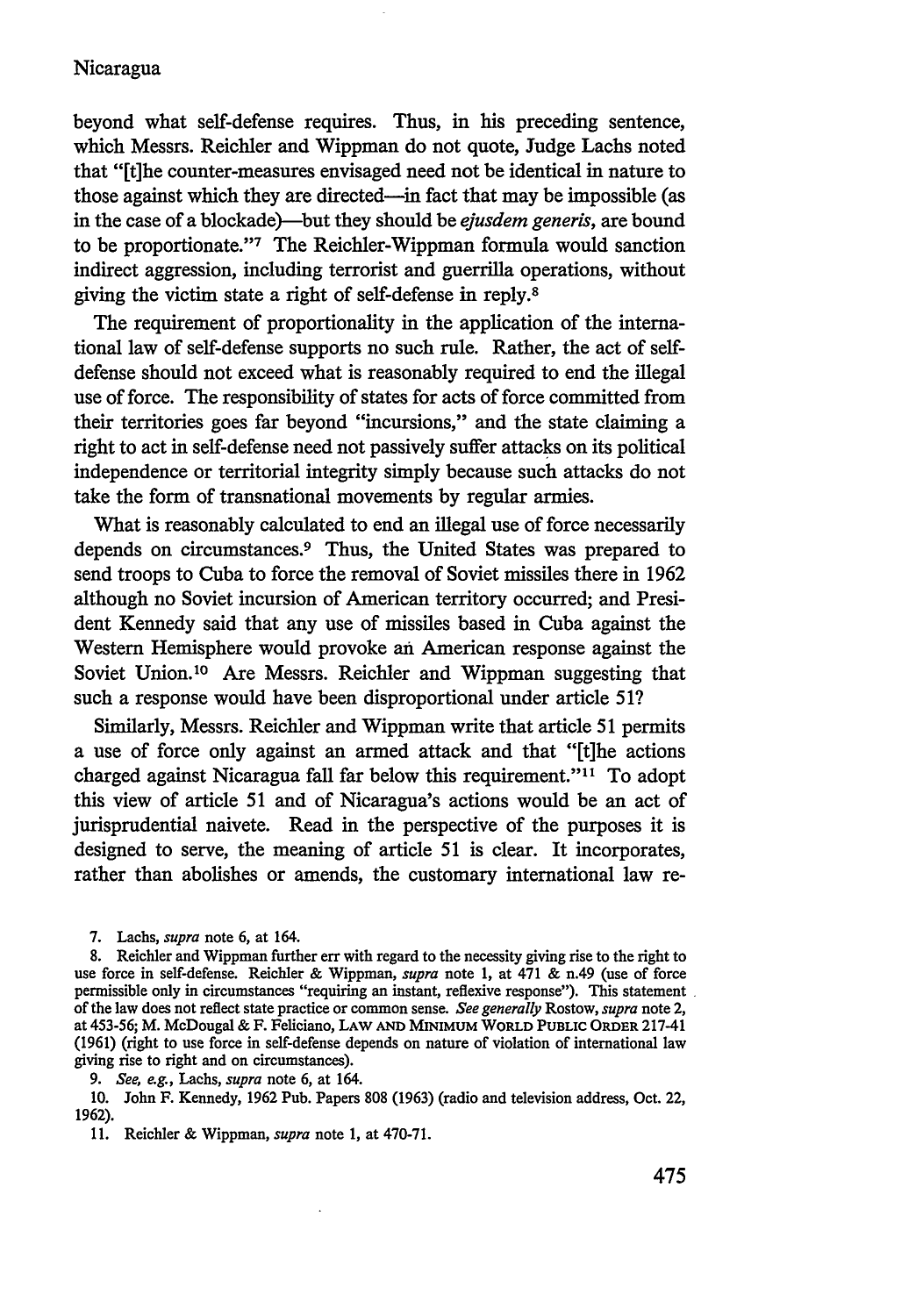fiected in state practice. That law, as articulated in the most famous episodes involving self-defense, recognizes the various guises of armed attack and the equally various forms of permissible self-defense. As to article 51's reporting requirement for actions in self-defense, Messrs. Reichler and Wippman raise a canard. Are they suggesting the Security Council is unaware of events in Central America? Or simply, and typically, paralyzed?

Messrs. Reichler and Wippman devote most of their Rejoinder to denying the evidence of Nicaraguan support for guerrillas trying to overthrow the governments of **El** Salvador and Honduras. Their method is a familiar one. Notwithstanding the facts, they write that the United States "has no credible evidence to support its allegations concerning supply and assistance by Nicaragua to rebels in **El** Salvador or anywhere else." 12 The record is quite different. Napoleon Romero, also known as "Miguel Castellanos," a former member of the Central Committee of the Popular Liberation Forces (FPL) (a Salvadoran guerrilla group and one of five constituent members of the FMLN) was arrested by Salvadoran security forces on April 11, 1985. He revealed during his "debriefings" in April and May 1985 the system by which Salvadoran guerrilla groups receive supplies from Nicaragua. Shipments of arms and materiel originate in Nicaragua and arrive at night by small boat at points on the Usulutan coast of **El** Salvador. Coded messages transmitted from Nicaragua notify guerrillas of impending deliveries. Supplies, including arms, also arrive from Nicaragua by land. They are shipped by truck to the Salvador-Honduras border after which they are carried on foot into **El** Salvador. Documentation and vehicles, which have secret compartments, are changed in Honduras to avoid the suspicion that attaches to shipments originating in Nicaragua. Most shipments are small to limit the loss in the event of discovery.13

A recent capture of one such vehicle confirms Romero's description of the logistical network linking Salvadoran guerrillas and Nicaragua. On December 7, 1985, a Soviet-built Lada automobile had a blow-out in Honduras. Honduran investigators at the scene discovered that it contained ammunition, communications equipment, codes, medical supplies, money, letters to guerrillas, and instructions from the Managua head-

476

<sup>12.</sup> *Id.* at 468.

<sup>13.</sup> Office of Public Diplomacy for Latin America and the Caribbean, U.S. Dep't of State, Salvadoran Guerrilla Policy and Their Ties with the Sandinistas: the Testimony of Ex-Guerrilla Leader Napoleon Romero Garcia, AKA "Miguel Castellanos" (1985) [hereinafter cited as Salvadoran Guerrilla Policy] (copy on file with the *Yale Journal of International Law).*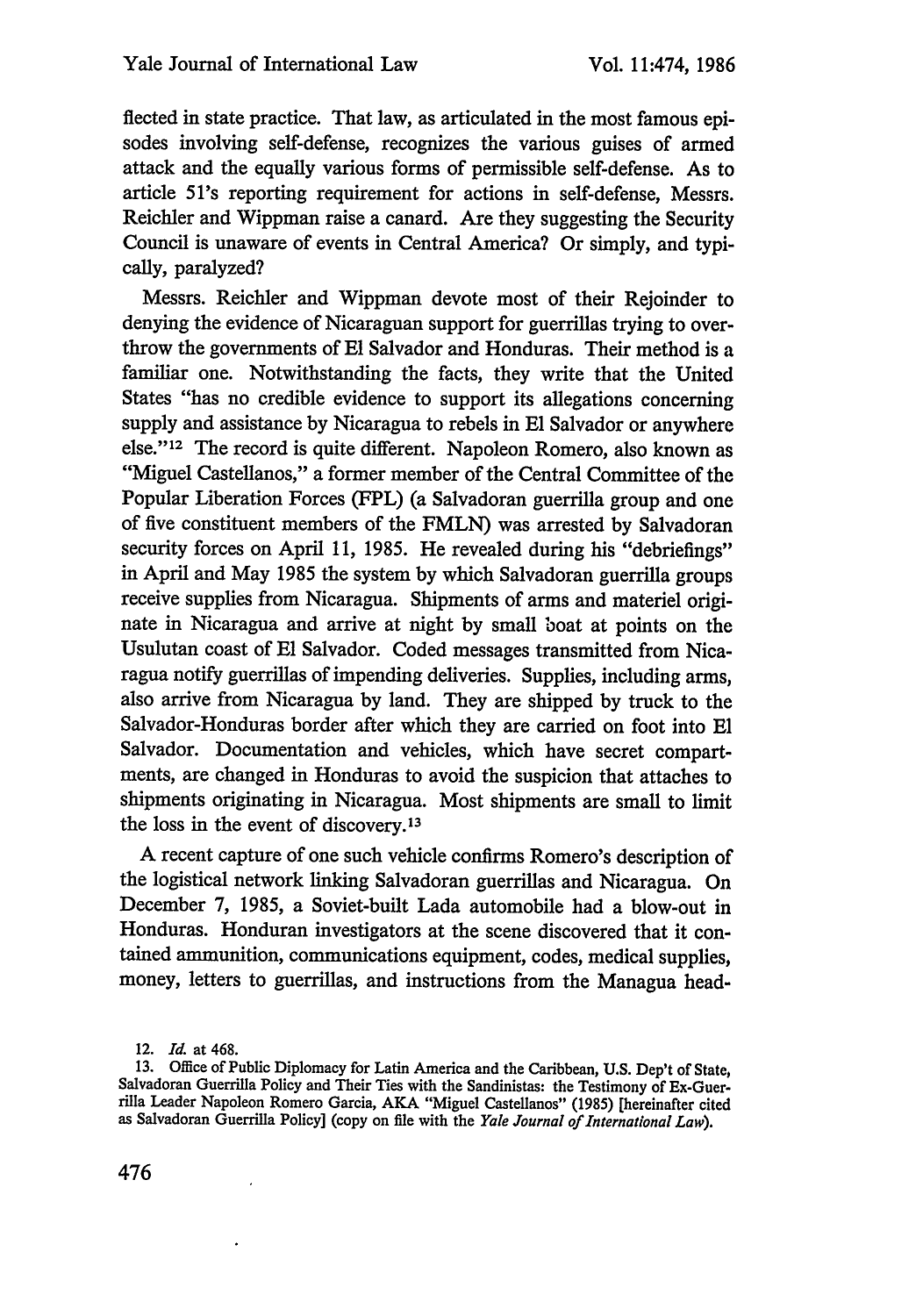quarters of the military wing of the Communist party of **El** Salvador to guerrilla commanders in **El** Salvador. <sup>14</sup>

Examples such as this ought to make it impossible to continue to deny that Nicaragua materially supports guerrillas trying to overthrow the government of **El** Salvador. Undeterred by fact, Messrs. Reichler and Wippman go further, and try to rehabilitate their star witness before the International Court of Justice, David MacMichael, who worked for the Central Intelligence Agency from March 1981 to April 1983. Despite MacMichael's statements that credible evidence exists of Nicaragua's material support for Salvadoran guerrillas, Messrs. Reichler and Wippman suggest that he said the opposite.15

Messrs. Reichler and Wippman begin and end their Rejoinder with erroneous assumptions about the international law of self-defense and the

This and other such episodes disprove Messrs. Reichler's & Wippman's statement that "af-<br>ter more than five years of trying, there has not been a single interception of a shipment emanating from Nicaragua." See Reichler & Wippman, *supra* note 1, at 468. *But see* BUREAU OF **PUBLIC** AFFAIRS, **U.S. DEP'T OF STATE,** SPEC. REP. No. 132, **"REVOLUTION BEYOND OUR** BORDERS": **SANDINISTA INTERVENTION IN CENTRAL AMERICA (1985) [HEREINAFTER CITED AS REVOLUTION BEYOND OUR BORDERS].** Messrs. Reichler and Wippman received a draft of this Surreply and, as a result, added footnote 31 to their rejoinder. They now refer to this Lada episode, dismissing it on the ground that the license plates on the car were Costa Rican and that there was no indication the car had been inspected **by** Nicaraguan border guards or that Nicaraguan officials had any knowledge of the car's secret compartments or contents. *Id.* In reply to questions from the press about the connection between Nicaragua and the car, Assistant Secretary of State Elliott Abrams said, among other things, that the loaded in Nicaragua, and that the codes were typical of the Armed Forces of Liberation, a constituent part of the FMLN with headquarters in Managua. He added:

If it is not the Sandinistas, then I would give you two equally plausible theories. That it is some kind of freelance group operating under the nose of the Sandinistas in Managua, helping the FMLN, or it is the tooth fairy, because those are equally plausible. It is impossible in a country with the degree of control that exists in Nicaragua for there to be shops to build this kind of car, for there to be ways of filling it with explosives, with letters from the Soviet Union and Cuba, with code materials which [are] generated, as I said, by pretty sophisticated computers-it is impossible that all that should take place in Managua without the involvement of the Sandinistas.

*See* Press Briefing, *supra.*

15. *Compare* Reichler & Wippman, *supra* note 1, at 463-64, *with* MacMichael's testimony, Sept. 16, 1985, Case Concerning Military and Paramilitary Activities in and against Nicaragua (Nicar. v. U.S.), 1985 I.C.J. Oral Arguments and Documents (Verbatim Record (uncorrected) CR 85/21 at 20 (evidence of Nicaraguan arms supplies to Salvadoran guerrillas 1980-81); *id.* at 14 (arms capture in Costa Rica destined for **El** Salvador must transit Nicaragua); *id.* at 29 (credible evidence of Nicaraguan arms supplies to Salvadoran guerrillas); *id.* at 35 (Salvadoran guerrilla leaders credibly reported to be operating from Nicaragua); *id.* at 39-47 (Nicaraguan supplies to Salvadoran guerrillas 1980-82) (copy on file with the *Yale Journal of International Law);* Rostow, *supra* note 2, at 447-48; J.N. Moore, *The Secret War in Central America and the Future of World Order,* 80 AM. J. INT'L L. 43, 66-68.

<sup>14.</sup> *See* Press Briefing, Evidence of Nicaraguan Subversion in Central America, Dec. 19, 1985 (Assistant Secretary of State for Inter-American Affairs Elliott Abrams) (copy on fie with the *Yale Journal of International Law)* [hereinafter cited as Press Briefing]; N.Y. Times, Dec. 20, 1985, at **A15,** col. 1; Wash. Post, Dec. 20, 1985, at A49, col. 4.